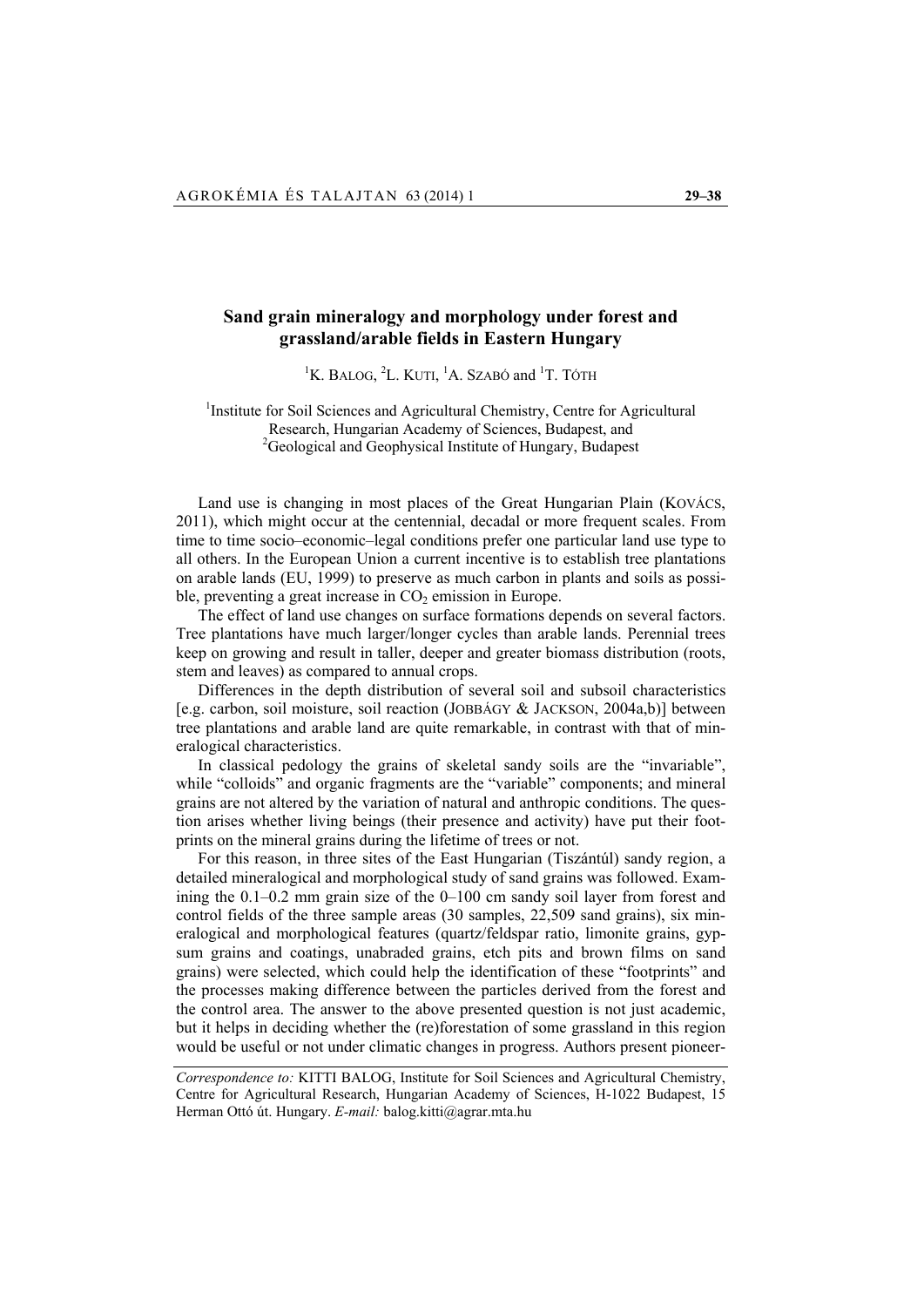ing work on the detection of the mineralogical changes resulting from afforestation of alluvial lowlands. This paper has been refocused based on their previous report (BALOG et al., 2013b).

## **Materials and methods**

*Location, geological and morphological setting. –* The investigated area (Eastern Hungary, Tiszántúl) is located near to Debrecen. Agricultural fields and grasslands alternate there with forest plantations [oak (Quercus robur), black locust (Robinia pseudoacacia) and poplar (Populus x. euramericana)].

The Tiszántúl region is part of the Pannonian Basin, the largest Intra-Carpathian sedimentary domain, with pre-Hercynian metamorphic basement and with Cretaceous, Paleogene, Neogene and Quaternary sediments. The last sediment accumulation occurred during the Late Pleistocene and Early Holocene. In this period, a huge quantity of sandy sediments from Northern and Eastern margins of the Pannonian Basin were carried by secondary water flows drained by the Old Tisza river and were spread over by the wind along the Hungarian-Romanian state border. Therefore, the morphology of this region is characterized by the presence of fluvio-eolian relief: flat floodplains in alternance with sand dunes and troughs, at 100–130 m altitude above sea level (DÖVÉNYI, 2010).

*Sampling and analyses. –* Three forest plots with three grassland/arable land control areas (Mikepércs, Hajdúsámson and Nyírbogát) were sampled down to 6–9 m depth with spiral auger. For mineralogical analysis, samples were dried, disintegrated and sieved into 0.1–0.2 mm fractions. These boreholes traversed three levels of the fluvio-eolian sediments: 1. 0.4–0.6 m thick dark brown or dark grey silty sand with 0.3–5.5% humus content; 2. 2–8 m thick yellow and grey, fine grained sand with or without silty embeddings, limonitic and carbonatic zones; and 3. yellow silt or sandy silt, representing the buried relief of the Upper Pleistocene loess. The depth of groundwater is 3.5–6.5 m under the forest plots and 2.5–4.0 m under the control.

It was supposed that the expected changes of sand grains are observable mainly in the root zone of the plant of the vegetation type. For this reason, 30 sand samples (3 pilot areas  $\times$  2 land use types  $\times$  5 depth categories) of the 1.0 m topsoil (from each 20 cm) were collected and analysed.

The appropriate grain size fraction for mineralogical and morphological studies with optical mineralogical microscope (10–25 $\times$  magnification) is the Ø 0.1–0.2 mm fraction, with minimal composite grain and clayey-limonitic concretion content. The mineralogical composition is based on grain counting, which can be considered as a volumetric evaluation. The percentage occurrences of minerals and morphological characteristics were calculated based on the total numbers of sand grains. From each sample, five fields (100–250 grains) were examined, resulting in 764 grains per sample in average, and 22,509 grains in total. By optical means, the mineralogical composition and the morphology of the grains (e.g. quality of the grain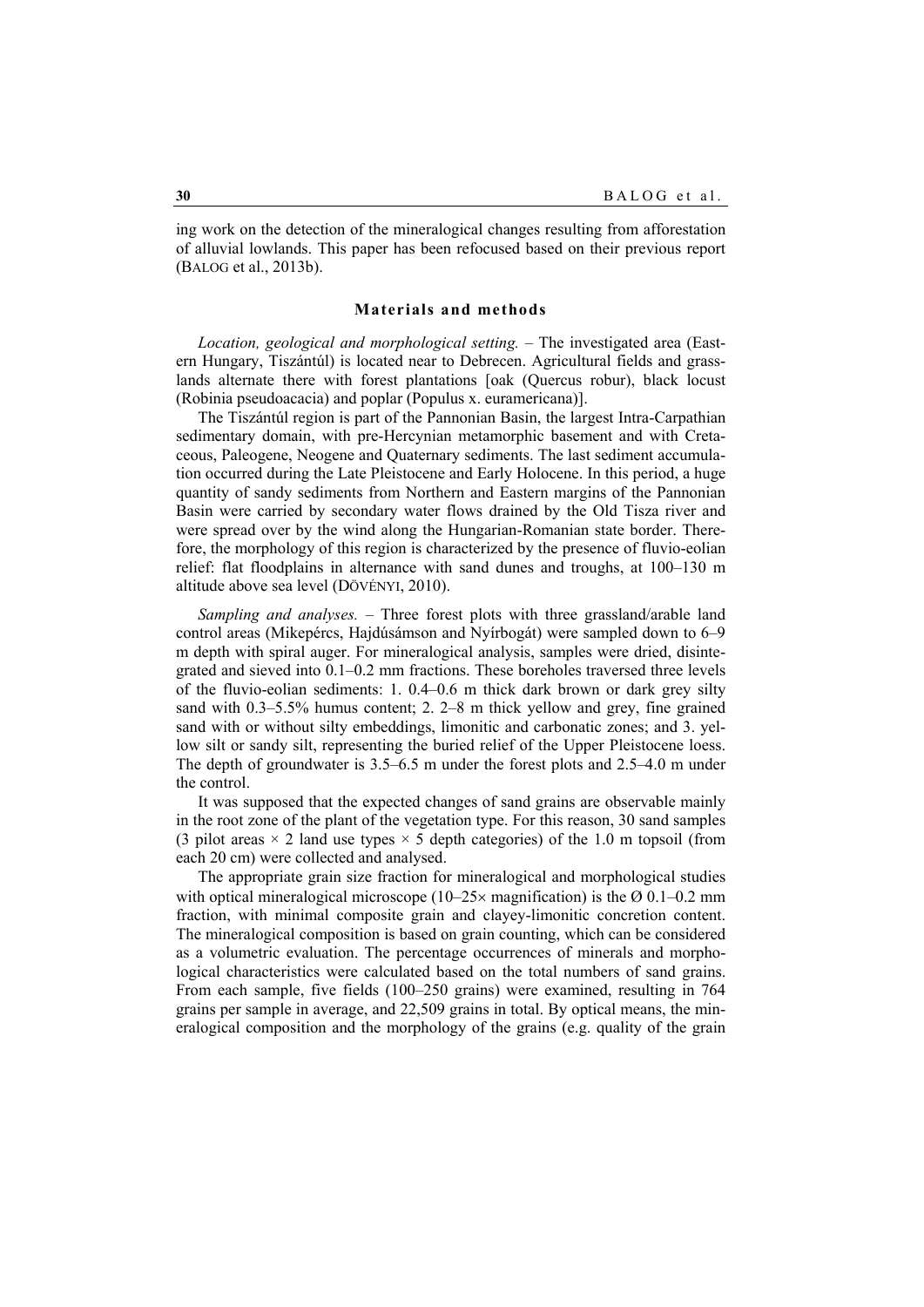surface) were observed. The accuracy of the optical mineralogical composition was controlled by X-ray diffractometry analyses (sample: Mikepércs, 40–60 cm depth).

Due to the huge number of individual observations, statistical methods were used for the interpretation. With the help of Shannons' Entropy and Student Test, the differences among the sampled 20 cm thick layers of each borehole, the differences between forest and control boreholes and among the three sampling areas were emphasized. Data were lognormal transformed.

### **Results and discussion**

#### **Mineralogy**

The sand samples contain minerals, rock fragments, secondary mineral phases and plant fragments.

### *Minerals*

*Quartz (71–82% of total number of grains)* (metamorphic, volcanic) is the dominant mineral of the samples, that forms colourless, or milky white, yellowish, pink and light grey, smooth, anhedral, irregular or slightly rounded sand grains.

*Feldspars (8–11%)* are white, yellowish, light orange or pink, with smooth-silky surface, forming hemihedral or anhedral grains with nacreous cleavage facets. The amount of feldspar grains is 8–9 times less than the amount of the quartz ones.

*Micas (1.2–2.3%)* (muscovite: colourless or slightly yellowish, biotite: browngreen or greyish brown) appeared as a few (1–4) flakes per microscope field, as rounded or angular, irregular sheets, often adhered to a quartz grain.

*Chlorite (0–0.1%)* forms rare green, nacreous, translucent, irregular sheets with brown, oxidized margins.

*Amphibole and/or (weathered) pyroxene (0.6–2.6%)* are dark or greyish green, rounded prism-like, silky grains, often with limonitic films.

*Dark minerals (0.6–2.4%)* (magnetite, hematite or ilmenite) are opaque, black grains with metallic reflexes. Smooth ones are probably older, rounded limonite balls and the angular, peat-like, black pieces can be coal fragments reworked from Miocene or older deposits.

*Heavy minerals (0.6–1.2%)* (epidote, titanite, zircon, garnet, apatite, rutile, tourmaline, sillimanite and zoisite) were found nearly in all microscope fields. The total amount of accessories is not higher than 1%, but they mark the original rock of these sands: the Transylvanian and the Northern Carpathian Metamorphic Belt.

## *Rock fragments*

Rock fragments appear mainly as composite grains in the 0.1–0.2 mm fraction, the amount of these grains reaches max. 6%.

*Volcanic rock fragments (0.9–3.5% of the total number of grains).* The most frequent composite grain type is the rhyolite pumice fragment: white-yellowish, well-rounded grains with smooth surfaces, often coating feldspar or quartz grains.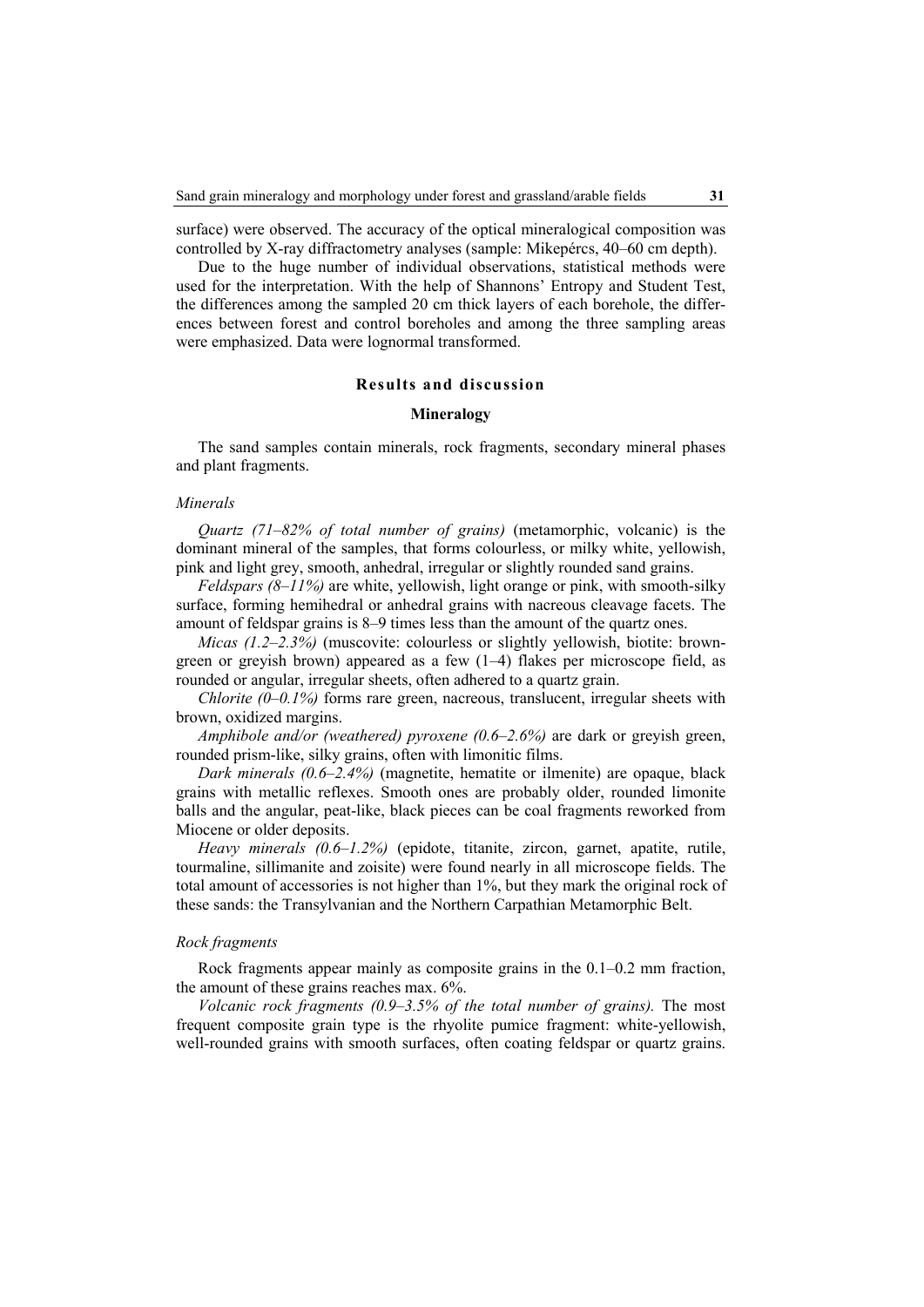The dark grey, brown or greenish, fine grained, well rounded grains seem to be more or less weathered, intermediary or basic igneous rock fragments, often with limonitic crusts.

*Metamorphic rock fragments (0.9–2.2%)* form loess-like or irregular, well or medium rounded, grey, green or yellowish-brown grains of mica schists, mica bearing quartzites, chloritic schists, sericitic schists and feldspar bearing (probably gneissic) rock fragments as rare composite grains in the sand samples.

*Other rock fragments (0.1–0.7%)* are rare, insulated, rounded, grey grains of lens-like, fine shales and clayey-silty rocks, chert balls and a few, marl or marly limestones.

#### *Secondary minerals*

In the 0.1–0.2 mm sand fraction a few grains of newly formed (after sedimentation) mineral grains were identified as "secondary mineral phases".

*Limonite (0.7–2.5% of the total number of grains)* is represented by shell-like, deep brown, smooth crust fragments and reddish or ochre brown, soft, irregularangular, spongy grains with cellular structure and containing fine, silty quartz fragments.

*Gypsum (0.1–2.05).* White, silky, hemihedral crystals and fragments of crystals, with nacreous reflexes, and light grey, irregular crust fragments were identified.

*Carbonate:* only three white, yellowish, fine grained crust fragments appear in the Nyírbogát control borehole, at the 0.8–1.0 m depth.

*Plant fragments (0.2–0.9%).* In all samples of the 0–20 cm depth and in a few from below the 20 cm depth fresh root threads, leaf and grass pipe fragments occur, and in forest plots, black, partly humified particles appear.

The above presented mineralogical composition is a volumetric evaluation. The equivalence of these data with the weight percent mineralogical composition was verified by X-ray diffractometry analyses (sample: Mikepércs, oak forest, 40–60 cm depth). There is a positive difference between the quartz quantities (because the silica of the composite grains are evidenced as quartz by diffractometry) and a notable negative difference in the case of gypsum (perhaps due to counting error).

## **Morphology**

The shape of the sand grains and the quality of their surface was observed by visual, optical means.

### *Roundness*

Sand grains show different degrees of abrasion. By visual observation four categories were distinguished: 1. angular, scaly, *unabraded fragments (7–13%)* with sharp edges and pointed corners; 2. subangular grains with *slightly abraded (36– 56%)* edges and points; 3. *sub-rounded grains (21–41%),* with well-abraded, blunted edges and 4. *rounded (6–11%),* close spherical or elliptical grains. "Softer" feldspar grains and rock fragments are more rounded than the quartz ones.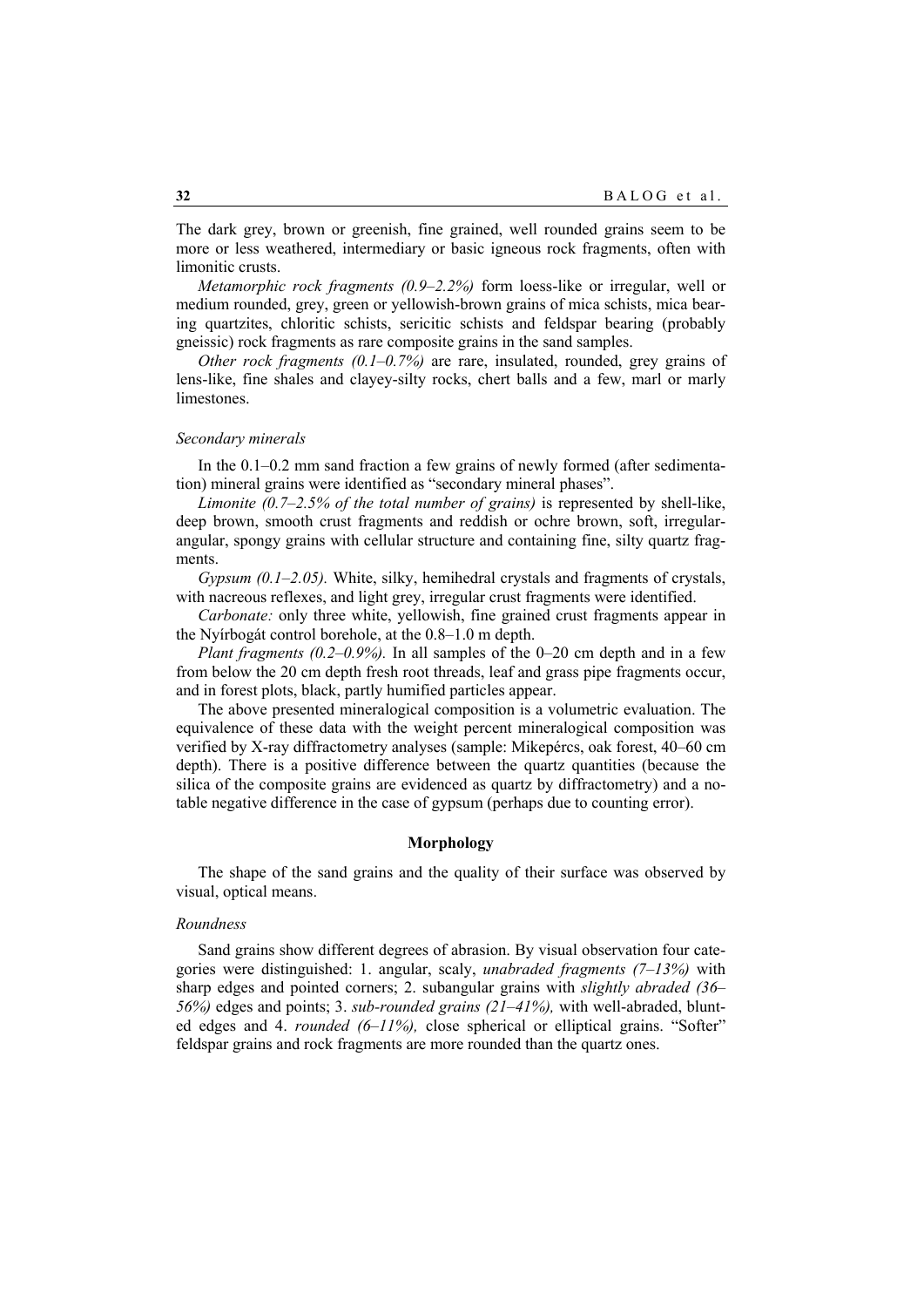#### *Grain surface*

*Channels and moulds (1.0–3.1% of the total number of grains)* were observed on some quartz grains, under binocular microscope. They mark silica dissolution and precipitation effects during fluvial, sweet water transport and deposition (KINGSLEY & DORNKAMP, 1973).

*Etched grains (0.7–6.9%).* By optical observation, some grains show lace-like margins and rough surfaces. At  $100 \times$  or greater magnification, groups of etch pits appear. They reshape both the abraded surfaces and the silica scales and nodules.

*Fractured grains.* On a few  $\varnothing \sim 0.2$  mm grains a fine network of fissures can be observed.

*Gypsum crusts and "thorns" (0.4–3.3%).* A few grains are covered with thin, shiny, nacreous gypsum film, with/without spear-like "thorns" of the same mineral.

*Black films (0.7–3.5%).* On the cavities of some grains, shreds of black films appear. It seems that these films are the remainder of older coatings with iron oxide, coal or humic material, which were abraded during the transport of the grains.

*Brown films (8–30%).* Relatively many grains are coated with light, reddish brown or ochre brown films, which cover all of the irregularities and the black film fragments as well.

## **Interpreting the analytical results**

#### *Statistical methods*

It is necessary to separate the local and the regional factors. Statistical methods were applied to test our hypotheses: 1. Is the sandy skeletal material of these soils homogenous? 2. If not, what kind of factor causes the lack of homogeneity? 3. Are they influenced by the depth of the sample? 4. Are they influenced by the nature of the vegetal cover?

*Informational Entropy.* Informational Entropy is the numerical expression of the uncertainty of the randomly variable members of a collectivity. The Shannon entropy qualifies the expected value of the information contained in the given analytical data.

In a collectivity of the analytical data, n  $(x_1, x_2, x_3, \ldots, x_n)$  random variables are formed, the measure of uncertainty is defined by the equation (RÉNYI, 1961):

$$
H(X) = \frac{1}{\overline{x}} \sum p(x_i) \log_b p(x_i)
$$

where: *i* indicates the number of variables appearing with  $p(x_i)=1/n$  probability. In our case, the total number of the samples is 30, therefore  $p(x_i)=1/30$ . Summing up the probabilities of each term multiplied with two-based logarithm  $(b=2)$  of the probability, the degree of the uncertainty of the analysis is estimated. Highly incongruent analytical data are characterized by high  $H(X)$  values, and vice-versa, those with low values prove the homogeneity of the tested collectivity.

 $H(X)$  values for six mineral components of all 30 sand samples are less than 0.5%, i.e. with 99.5% accuracy. Similarly, the informational entropy for the main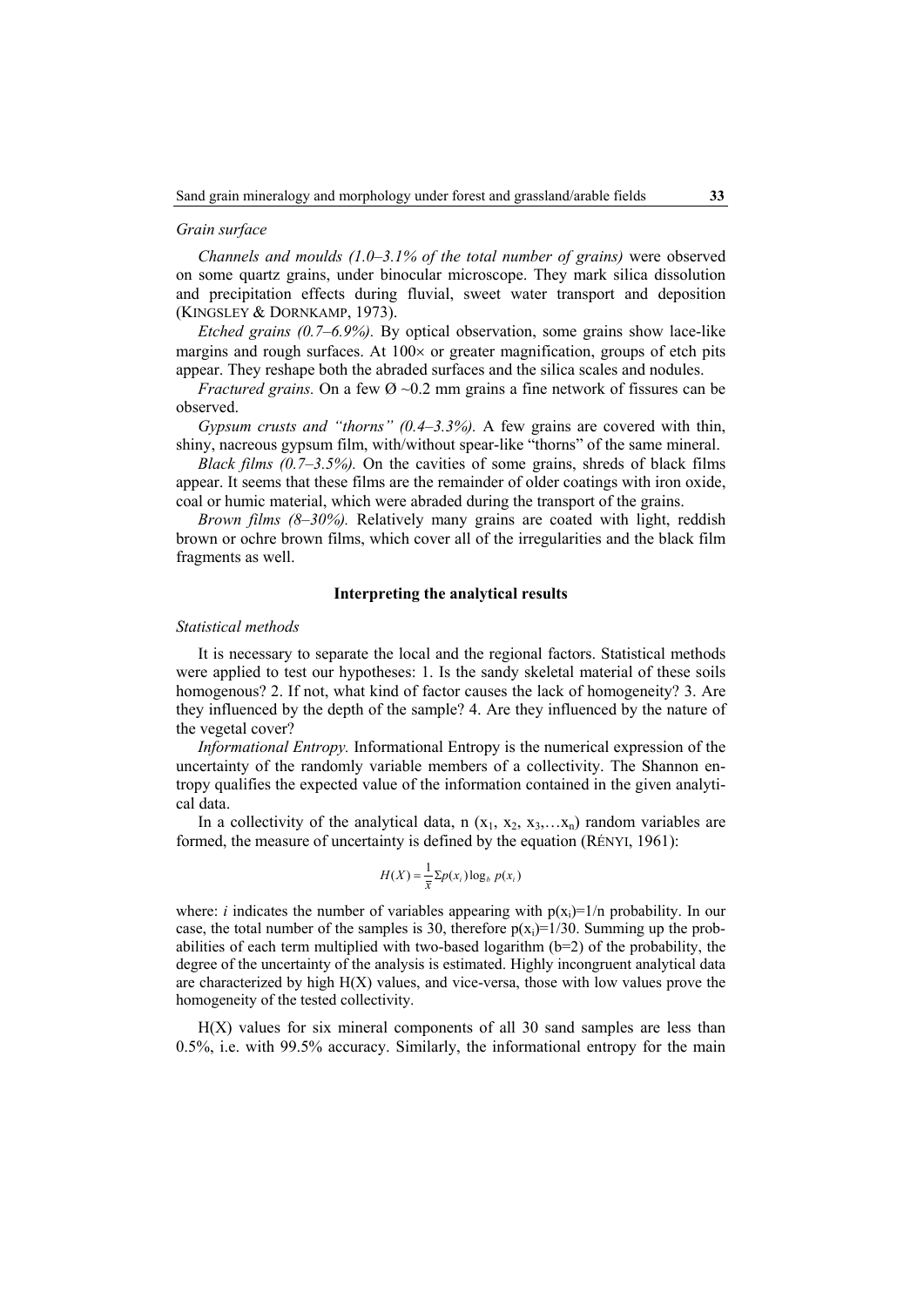morphological characteristics was calculated, resulting in  $H(X)$  values between 0.2– 0.6%. Therefore, the sampled 0.0–1.0 m belongs to the same, homogenous sandy formation (details are provided in BALOG et al., 2013b).

*Student Test.* The informational entropy proved the regional homogenous composition of the sand. The Student test of different sample groups evidenced the local differences.

The Student test discriminates the groups of  $N_i$ ,  $N_i$  samples based on  $x_i$ ,  $x_i$  average values and  $s_i$ ,  $s_i$  dispersions of the given analytical data:

$$
t = \frac{\left|x_i - x_j\right|}{\sqrt{N_i s_j + N_j s_i}} \sqrt{\frac{N_i N_j \left(N_i + N_j - 2\right)}{N_i + N_j}} > t_{adm}
$$

If the value of  $t$  is higher than  $t_{adm}$ , the tested collectivities differ significantly; alternatively they do not present significant difference.

In our case, each microscopic field was considered as a "sample". Therefore, if the Student test value is below the limit for the given sample number and confidence level (i.e. 10 microscopic fields,  $95\%$ ,  $t_{\text{adm}}=2.315$ ), there is no significant difference among the forest and control samples, and alternately, the differences are significant. Note that the Student test is applicable only for normal (and lognormal) distribution of the values.

In 150 microscopic fields of six borehole samples – by  $\chi^2$  calculus for (log)normal distribution – 12 variables were tested, out of which 10 variables show lognormal distribution. The Student test indicates that – considering 6 characteristics (q/fp ratio, the number of observed limonite grains, the number of observed gypsum grains and coatings, the number of unabraded and etched grains and the number of grains covered with brown (limonitic) film) – there are significant differences between the forest and control areas, which result from the differences in their mineralogical and morphological features.

### *Mineralogical and morphological differences*

Knowing that the samples were collected from a regionally extended, homogenous sand formation, the local differences can be attributed to local causes, i.e. differences in the microclimate and in the biological activity of vegetation. For observing the physical and biological processes under forest and grassy/arable plant cover, six characteristics of the sand grains were selected:

*The quartz/feldspar (q/fp) ratio.* – As the main mineral components of the sand come from metamorphic and acidic volcanic rocks, the quartz/feldspar ratio varies between straight limits, it is probable that the increase of them is tied to the "consumption" of feldspars (Fig. 1). Thus, mainly in the root zone, by the decomposition of feldspar grains, clay mineral particles are generated together with the fragmentation of the grains along the cleavage lines. All of these weathering products drop through the  $\varnothing$  0.1–0.2 mm fraction, and fall into the finer grain size fractions (Table 1).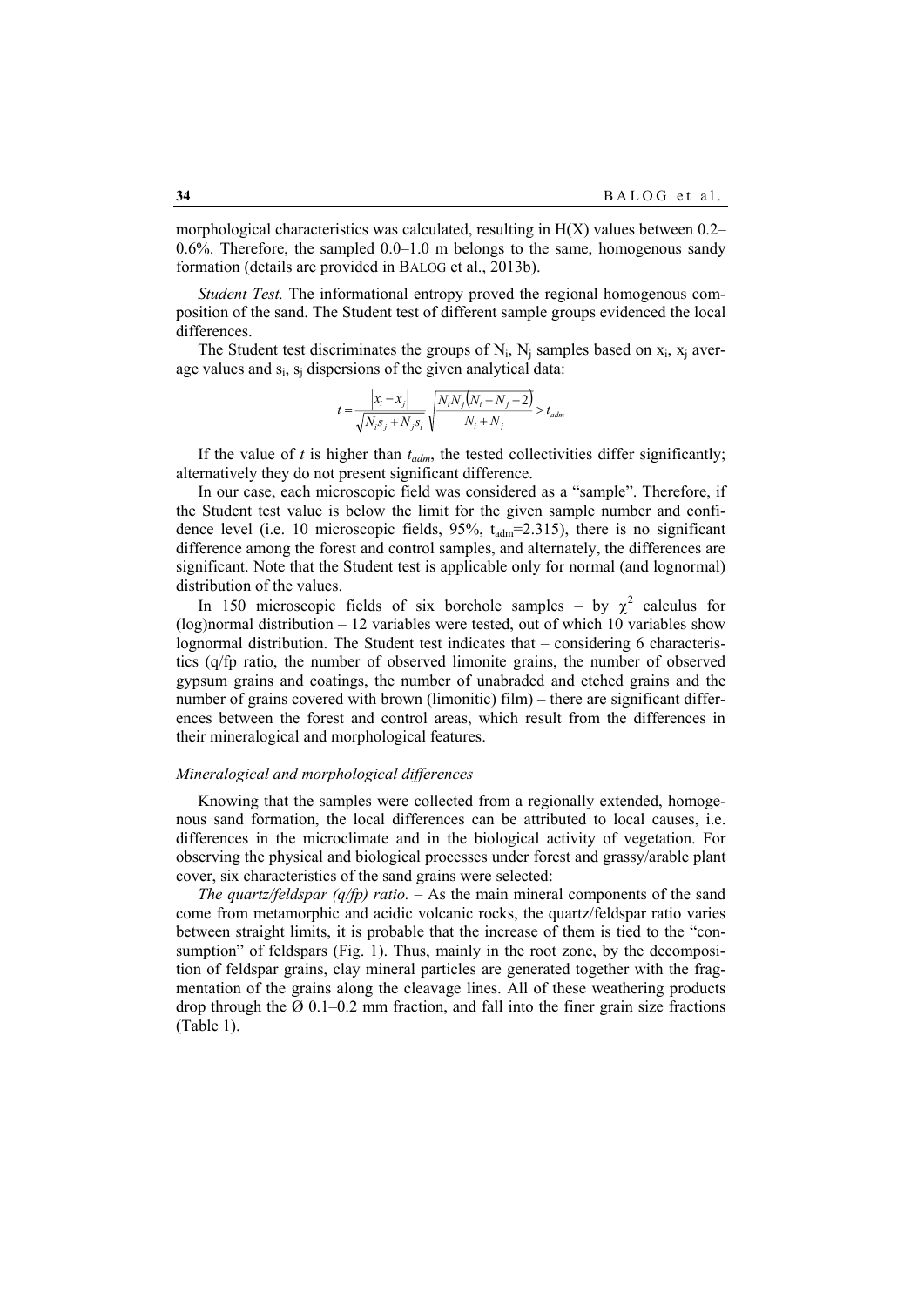

*Fig. 1* 

Changes in the quartz/feldspar  $(q/fp)$  ratio in samples taken from the 0–100 cm drillings of the forest and control sample areas (Mikepércs, Hajdúsámson and Nyírbogát)

*Limonite grains.* – Iron hydroxide marks the intensity of the oxidation of  $Fe^{2+}$ present in silicates and – mainly in upper soil levels – in plant fragments (SCHWERTMANN & CORNELL, 2000) (Table 1). In the first case,  $Fe^{3+}$  forms iron hydroxide colloids that pass in weakly crystallized ferrihydrite pellets and pseudomorphoses under plant tissues. SCHWERTMANN et al. (1968), as well as DAHANAYAKE and KRUMBEIN (1986) underlined that oxidation is a biological process, caused by the activity of bacteria and fungi. Therefore, the amount of limonite grains indicates the intensity of biological activity. In Hungary, the presumed biological iron oxide accumulation, together with trace element concentrations were described in the Kömlő area by FÜLEKY and KALMÁR (2013).

*Gypsum grains and gypsum coatings.* – In the whole Tiszántúl region, Ca-poor sandy deposits appear: missing Ca-carbonate,  $Ca^{2+}$  appears in silicates (as plagioclase, pyroxene, etc.) or in organic matter. Similarly to the iron compounds, the (biological) decomposition of the vegetal fragments,  $Ca^{2+}$  and  $SO_4^2$  ions are generated, resulting in gypsum and other sulphates (SZABÓ, 1992). These grains and grain coatings in the samples are considered as the indication of increased biological activity (Table 1).

*Unabraded grains.* – Because of the splint-like, sharp edged grains that seem to be pieces of bigger ones, it is probable that *in situ* fragmentation of grains has occurred in the sand deposit. Such processes were described in the Siberian permafrost region (VELICHKO & TIMIRIEVA, 1995) or in hypersaline desertic environment (MIHÁLCZ & UNGÁR, 1954; WHITNEY, 1993). It is supposed that in the studied



*Fig. 2* 

Changes in the frequency  $(\%)$  of unabraded grains in the samples taken from the 0–100 cm drillings of the forest and control sample areas (Mikepércs, Hajdúsámson and Nyírbogát)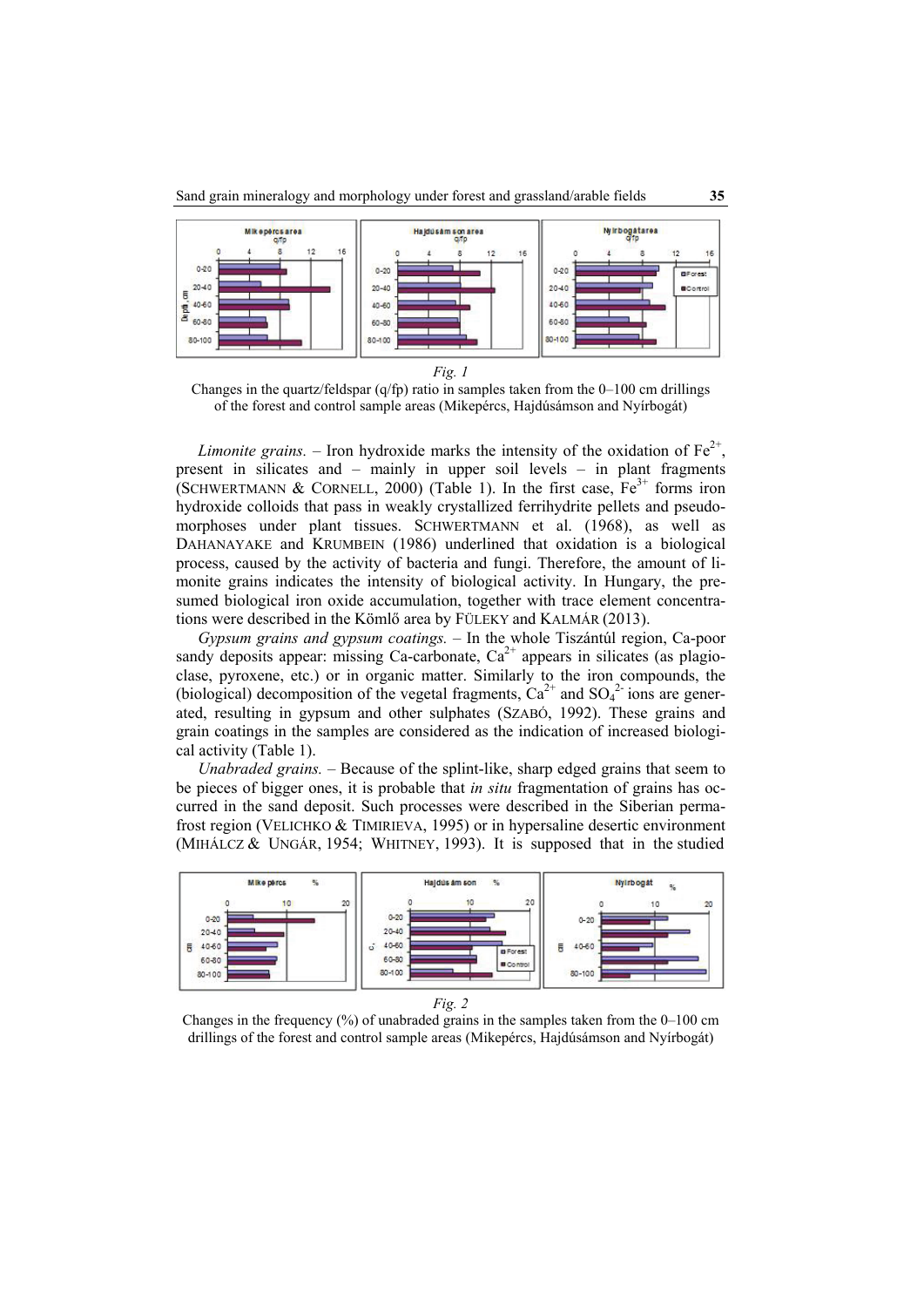areas: 1. biological and meteorological fragmentation has taken place, and 2. the intensity of fragmentation differs in forest and grass-covered plots (Fig. 2, Table 1).

*Etch pits on sand grains.* – Irregular cavities modifying the "geological" grain surfaces represent the places of consumption of silica *after* the deposition of the sand. WOUATONG et al. (2013) described such cavities as etch pits in condition to form tropical weathering crusts. In a temperate climatic zone, the dissolution of silica can be produced only by biological activity (WILDING et al., 1977). Therefore, it is probable that the intensity of the phenomenon differs under forest and grassy vegetal cover (Table 1) due to the more extensive roots of grasses (CHEN et al., 2000).

*Brown films on grains* – the thin and soft coatings that cover both the "geological" surface of the grains and the biological marks on them – seem to be the last precipitation of iron hydroxide colloids, humic colloids or both of them. The number of these grains varies, indicating the intensity of the recent biological activity (Table 1).

*Fissured grains.* – On some sand grains fine fissures were observed visually. Magnification of the microscope was insufficient for detailed observations, or for statistics. Fortunately, in the Mikepércs control area sample, a few grains with typical frost fissures were identified. Considering the rate of soil formation around Mikepércs (Debrecen: 1.0 m soil forming during 10,010 years; SÜMEGI, 2005), the observed material (sand grains from  $0-1$  m) had formed after the last Ice Age, thus the observed fissures are very likely to have been created by contemporary climatic impact. The kind of fissures described by VELICHKO and TIMIRIEVA (1995) were presented by BALOGH et al. (2013a) previously in the Jászfelsőszentgyörgy model area.

These characteristics show similarities or differences between the samples originating from forest and grassy/arable control areas, as follows:

Visible differences occurred between the 35-year-old oak forest stand and grassland in Mikepércs in the case of limonite, unabraded grains and grains with brown film coating.

Differences were mainly found between the black locust plantation and the control area (Hajdúsámson) in the case of q/fp ratio and the frequency of brown films on the grains (Fig. 3). There were only slight differences in the frequency of the unabraded grains and etched ones.



*Fig. 3* 

Changes in the frequency (%) of grains coated with brown films in the samples taken from the 0–100 cm drillings of the forest and control sample areas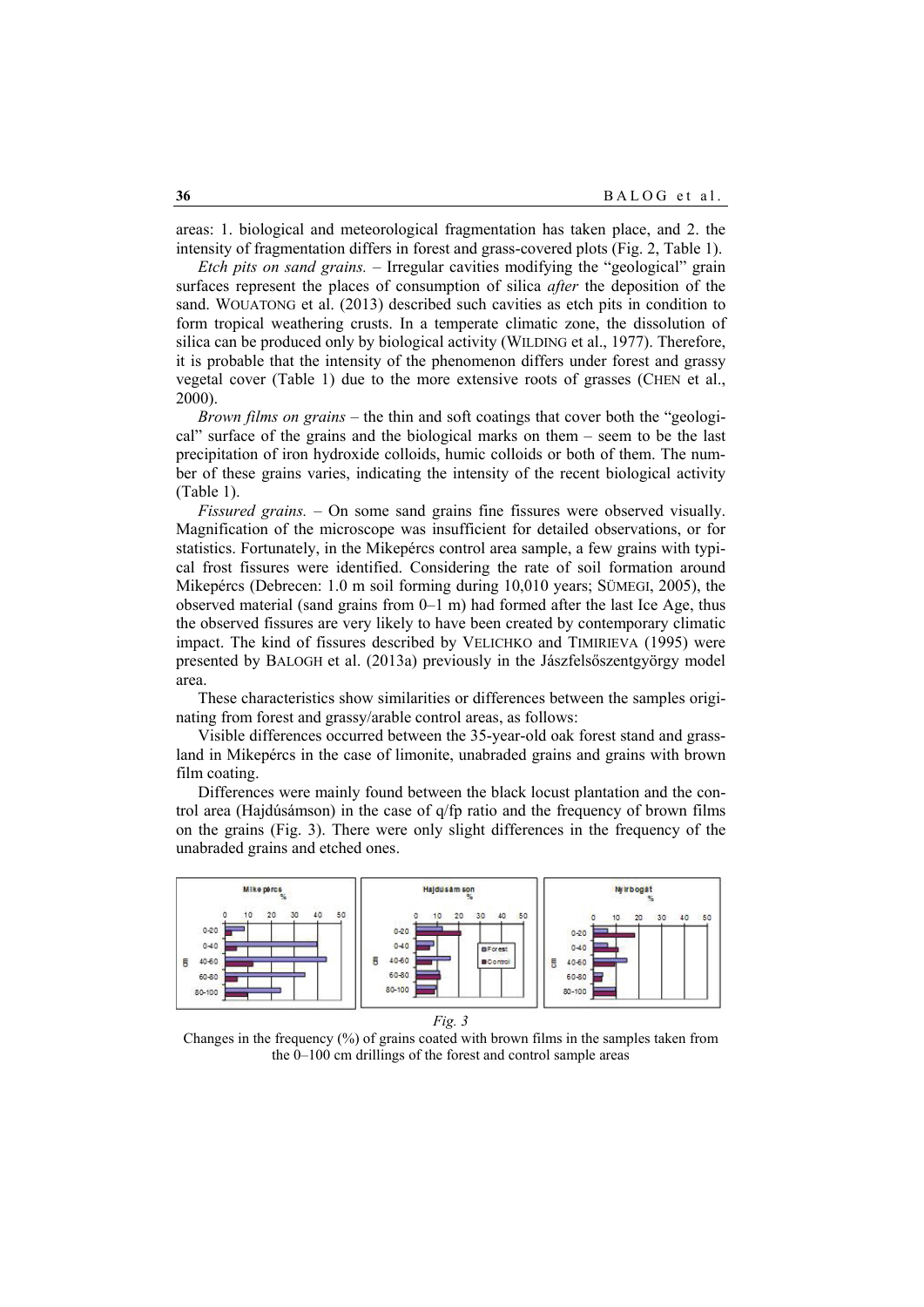In the Nyírbogát sample area significant differences were detected only in the case of the frequency of unabraded grains and of brown grains. The Student test  $t =$ 8.8 and 10.5 values indicate an accentuated gypsum accumulation under the main root zone of the 26-year-old poplar plantation, while  $t = 6.6$  at 0–20 cm depth marks the accentuated fragmentation of the grains in the grassy control area.

These observations were summarized in Table 1.

| Table |
|-------|
|-------|

The differences between characteristics of the forest (F) and control (grassy/arable) (C) sites located in Mikepércs, Hajdúsámson and Nyírbogát

| Characteristics              | Mikepércs | Hajdúsámson | Nyírbogát  |
|------------------------------|-----------|-------------|------------|
| Quartz/feldspar (q/fp) ratio | F > C     | F >> C      | F > C      |
| Limonite grains              | $F \gg C$ | $F \sim C$  | $F \sim C$ |
| Gypsum grains and coating    | F > C     | $F \sim C$  | F > C      |
| Unabraded grains             | F > C     | F > C       | F >> C     |
| Grains with etch pits        | C > F     | C > F       | F > C      |
| Brown films on grains        | $F \gg C$ | C > F       | $F \gg C$  |

### **Summary**

Related to ongoing (re)forestation in the Great Hungarian Plain the short-term influence of changing land cover was studied on the grains of skeletal sandy soils. In three sampling areas with forest and grassy/arable control plots, the 0.1–0.2 mm grain size fraction of samples taken every 20 cm from the 0–100 cm sandy soil layer (totalling 22,509 grains) were separated and described with optical mineralogical microscope. In order to distinguish sand grains of forest-covered and control areas (grassland/arable land), the results of mineralogical and morphological observations were compared. It was revealed that the amount of feldspar grains is 8–9 times less than the amount of the quartz ones. The increase in the quartz/feldspar (q/fp) ratio is tied to the "consumption" of feldspars: the intense consumption of potassium by trees. Under the forest-covered fields, the number of in-situ crushed grains increased. Grains with etch pits are frequent in samples from the grasslands (except in Hajdúsámson). In samples of forest-covered areas a greatly increased number of brown grains with limonite and/or humus films were observed. The gained results can be useful in proving earlier land use in forested fields.

**Keywords:** sand grain mineralogy, sand grain morphology, forest, grassland

The study was supported financially by the Hungarian Scientific Research Fund (OTKA Project NN79835). Authors greatly appreciate the contribution of János Kalmár, who analysed the samples.

### **References**

BALOG, K. et al., 2013a. Salt accumulation in the soil of a forested area with shallow groundwater. (In Hungarian) Talajvédelem különszám. 447–457.